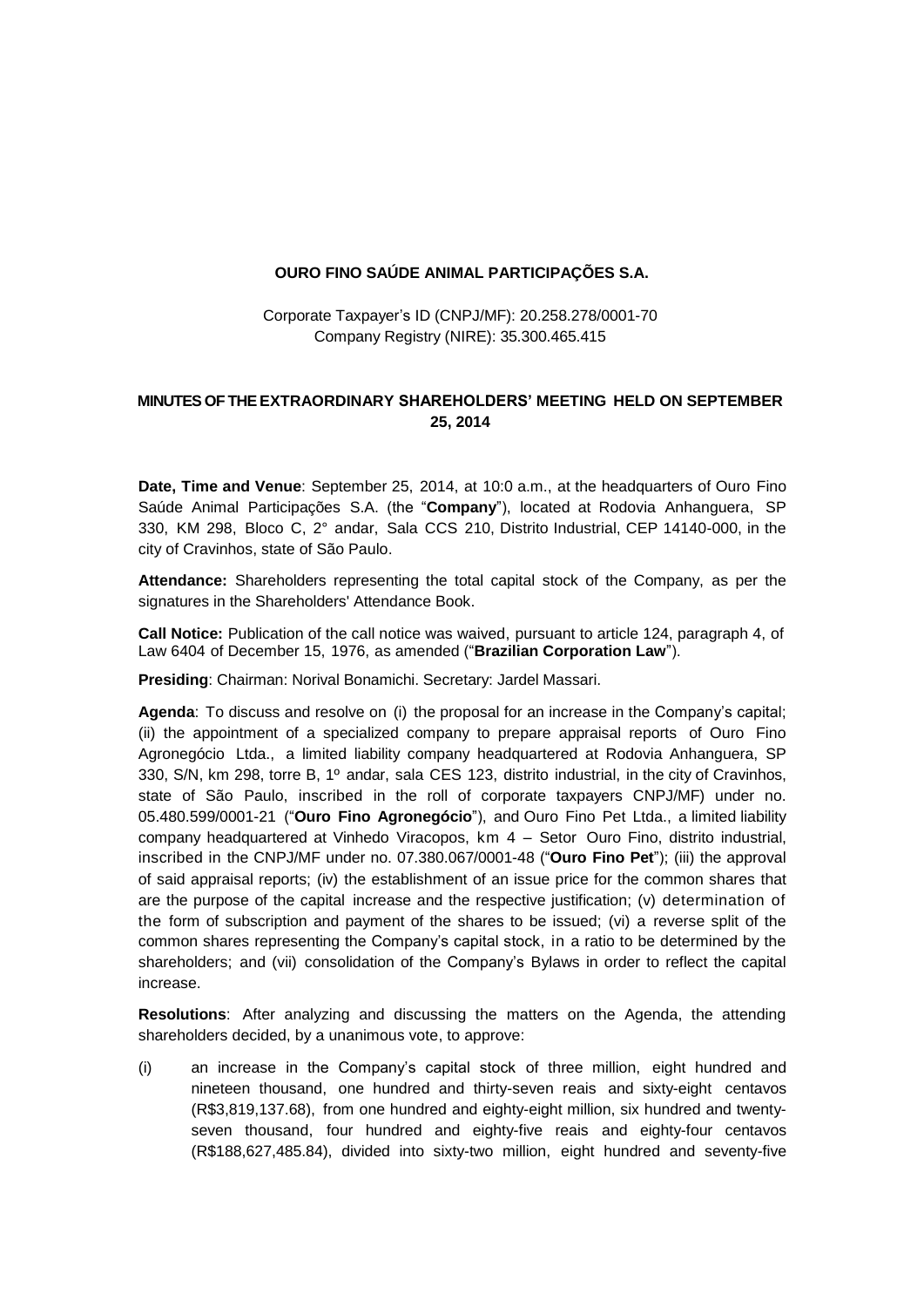thousand, eight hundred and twenty-eight (62,875,828) registered common shares with no par value, to one hundred and two million, four hundred and forty-six thousand, six hundred and twenty-three reais and fifty-two centavos (R\$192,446,623.52), divided into sixty-three million, eighty-five thousand, three hundred and forty-nine (63,085,349) registered common shares with no par value, through the issue of two hundred and nine thousand, five hundred and twenty-one (209,521) new registered common shares with no par value, all of which will be entitled to the same rights and benefits conferred on the Company's other common shares, including dividends and other possible capital remuneration distributed as of the present date.

- (ii) the appointment of AMKS Contadores e Consultores Ltda., inscribed in the São Paulo State Accounting Council under no. 2SP016.295/O-7, and in the roll of corporate taxpayers (CNPJ/MF) under no. 66.056.086/0001-82, headquartered at Avenida Brigadeiro Faria Lima, 1.656, 8º andar, conjunto 83C, in the city and state of São Paulo, to appraise the net assets to be formed by Ouro Fino Agronegócio and Ouro Fino Pet using the market capitalization criterion
- (iii) the appraisal reports of the shares issued by Ouro Fino Agronegócio and Ouro Fino Pet, base date of June 30, 2014, which are an integral part of these minutes as **Exhibit Land Exhibit II** thereof.
- (iv) a price per share of eighteen point two, two, seven, nine, four, six, nine, seven reais (R\$18.22794697), based on the estimated future profitability of the Company, pursuant to paragraph 1, item I, and paragraph 7 of article 170 of Brazilian Corporation Law, said criterion being the most appropriate for calculating the fair price of the shares issued.
- (v) payment of the shares on demand, upon subscription, via a contribution of assets, pursuant to article 8 of Brazilian Corporation Law, consisting of shares issued by Ouro Fino Agronegócio and Ouro Fino Pet. The capital increase is paid through (a) the contribution of net assets represented by seven hundred and sixty-four thousand, eight hundred and seventy-four (764,874) shares issued by Ouro Fino Agronegócio, in the total amount of three million, five hundred and forty-five thousand, nine hundred and five reais and forty centavos (R\$3,545,905.40), as per the appraisal report; and (b) the contribution of net assets represented by four thousand, two hundred and sixtytwo (4,262) shares issued by Ouro Fino Pet, in the total amount of two hundred and seventy-three thousand, two hundred and thirty-two reais and twenty-seven centavos (R\$273,232.27), as per the appraisal report, said shares being held by the shareholders indicated in the

Pursuant to article 171, paragraphs 2 and 4, of Brazilian Corporation Law, the Company's shareholders will have 30 days to exercise their preemptive right to subscribe to the capital increase approved hereby. However, pursuant to article 171, paragraph 6, of Brazilian Corporation Law, the Company's shareholders hereby expressly waive said preemptive rights, the shares having been subscribed by the new shareholders indicated in the Subscription List attached hereto as **Exhibit III**.

(vi) pursuant to article 12 of Brazilian Corporation Law, the reverse split of the common shares comprising the Company's capital stock, including those issued due to the capital increase referred to in item (i) above, in the ratio of one point two, six, one, seven, zero, six, nine, eight (1.26170698) common shares to one (1) exiting share of the same type, reducing the number of registered common shares with no par value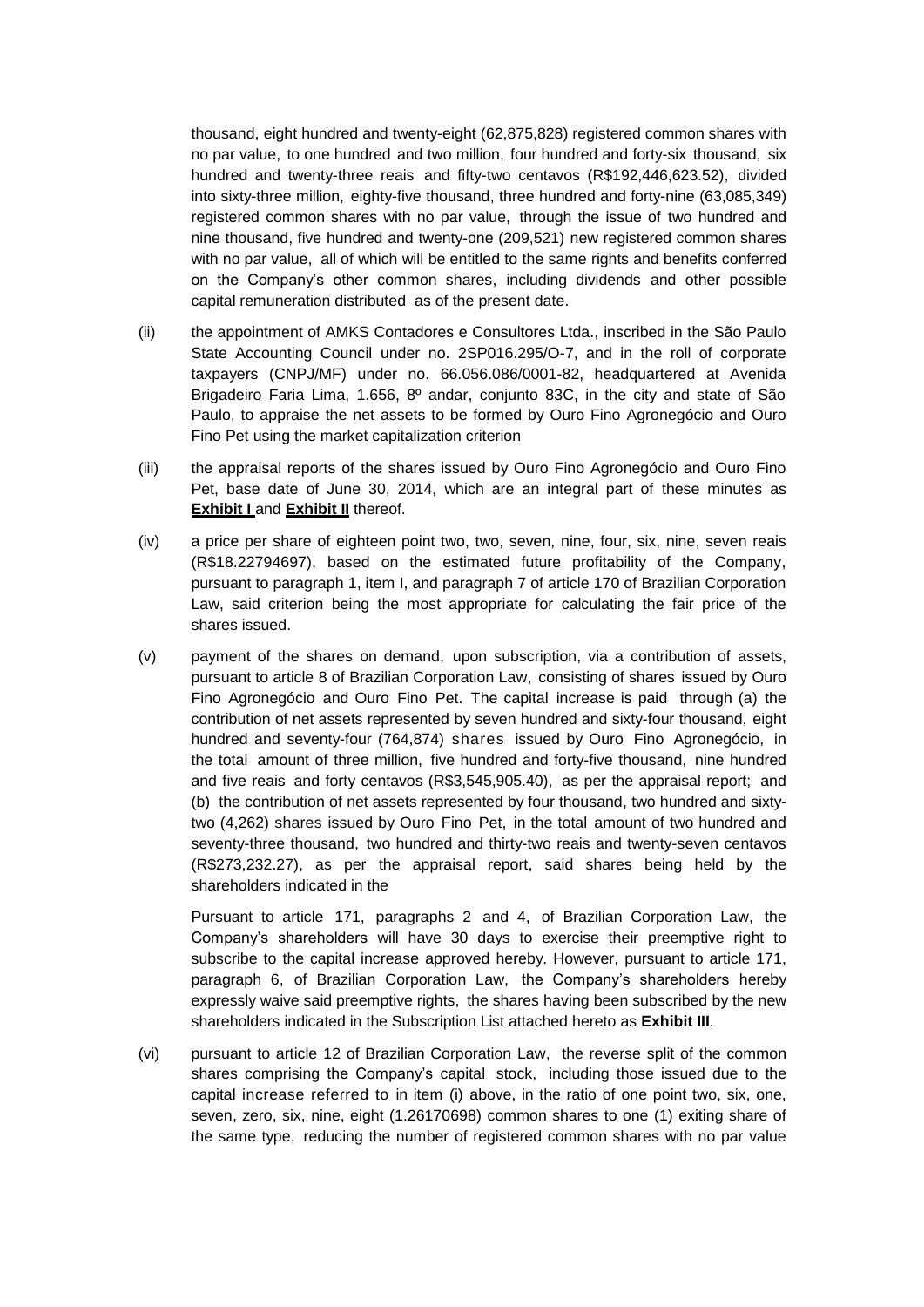into which the Company's capital stock is divided from sixty-three million, eighty-five thousand, three hundred and forty-nine (63,085,349) registered common shares with no par value to fifty million (50,000,000) registered common shares with no par value, which will be distributed among shareholders in the same ratio held by each prior to the reverse split, the amount of the Company's capital stock remaining at one hundred and ninety-two million, four hundred and forty-six thousand, six hundred and twenty-three reais and fifty-two centavos (R\$192,446,623.52). Fractions resulting from the reverse split, regardless of the number held by their respective holders, will be canceled.

Due to the capital increase and the reverse split of shares hereby approved, article 5 of the Company's Bylaws will now read as follows:

*"Article 5: " The Company's fully subscribed and paid-in capital stock totals one hundred and ninety-two million, four hundred and forty-six thousand, six hundred and twenty-three reais and fifty-two centavos (R\$192,446,623.52), divided into fifty million (50,000,000) common, registered, book-entry shares with no par value."*

All other articles of the Company's Bylaws will remain unaltered and in full effect, given that they do not conflict with the resolutions approved above.

(vii) the consolidation of the Company's Bylaws attached hereto as **Exhibit IV** to reflect the capital increase and reverse split of shares approved herein.

**Closure:** There being no further business to discuss, the Meeting was brought to a close and these minutes were drawn up, read, found to be in compliance and signed by all those present. Cravinhos, September 25, 2014. Presiding: Norival Bonamichi (Chairman) and Jardel Massari (Secretary). Attending Shareholders: Norival Bonamichi, Jardel Massari, representing BNDES Participações S.A. - BNDESPAR, Carlos Henrique Henrique, Dolivar Coraucci Neto and Fábio Lopes Júnior.

*This is a free English translation of the original minutes drawn up in the Company's records.*

**Norival Bonamichi** Chairman

**Jardel Massari Secretary**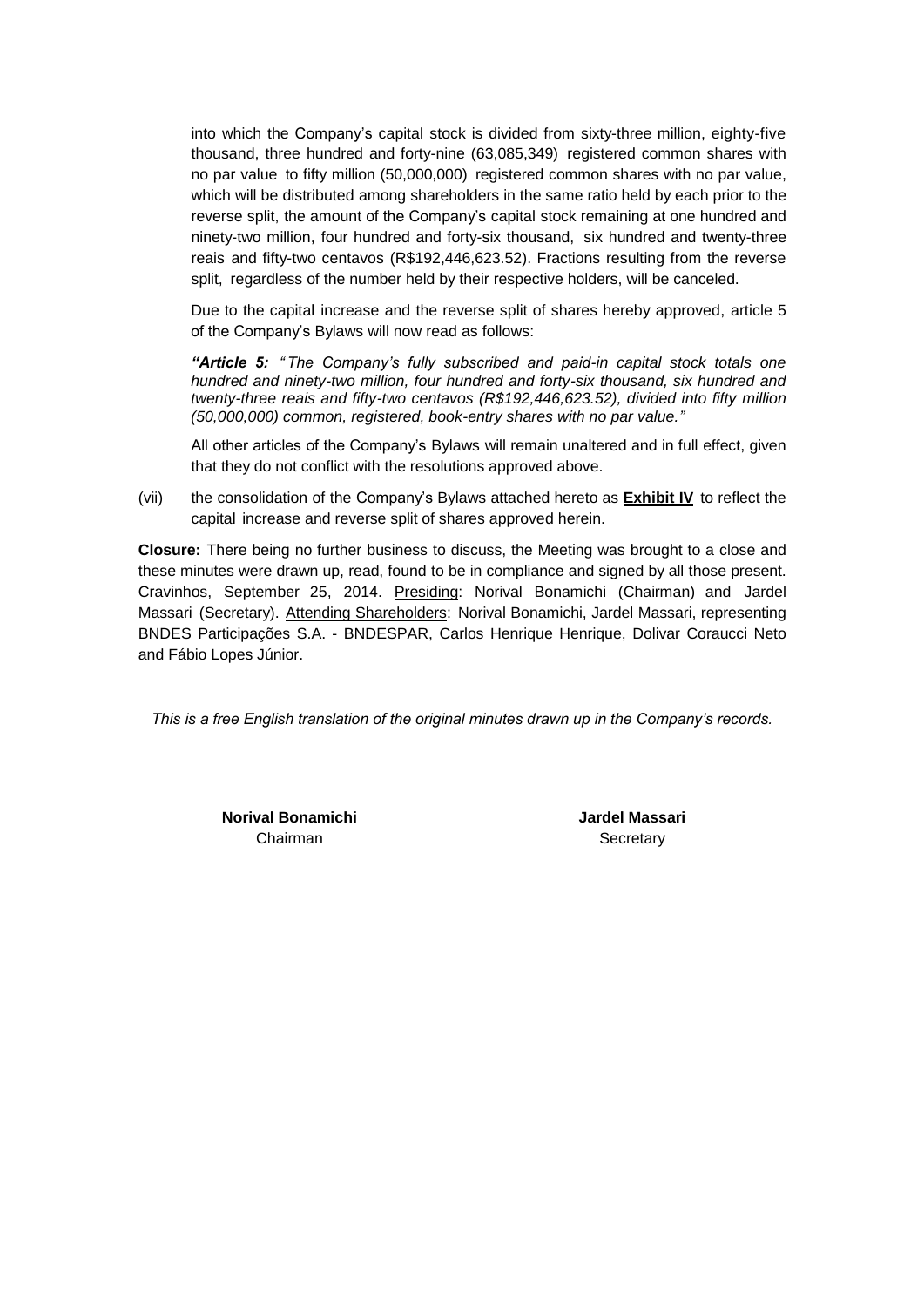# **EXHIBIT I TO THE MINUTES OF THE EXTRAORDINARY SHAREHOLDERS' MEETING HELD ON SEPTEMBER 25, 2014**

**Appraisal Report of the Shares of Ouro Fino Agronegócio**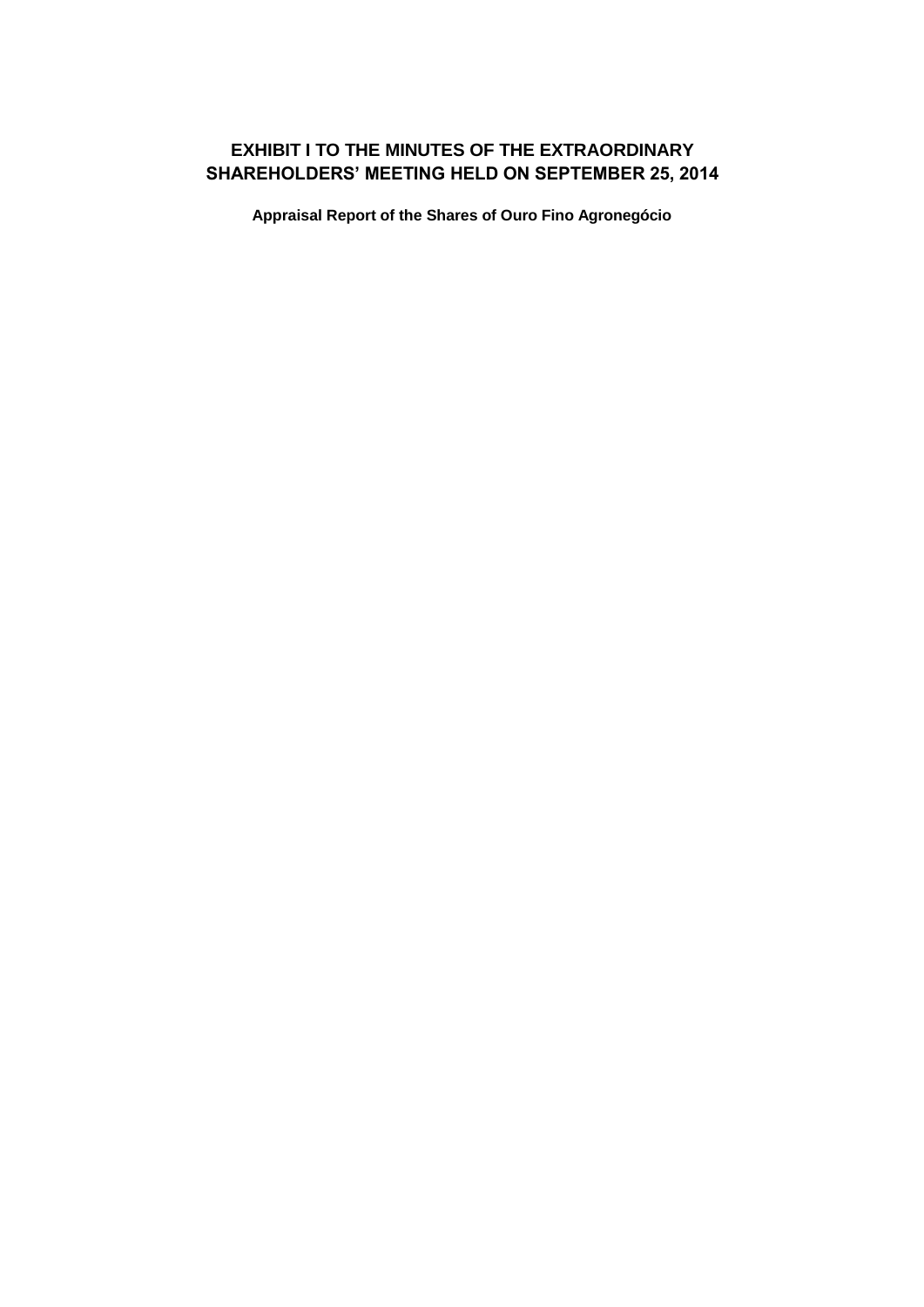# **EXHIBIT II TO THE MINUTES OF THE EXTRAORDINARY SHAREHOLDERS' MEETING HELD ON SEPTEMBER 25, 2014**

**Appraisal Report of the Shares of Ouro Fino Pet**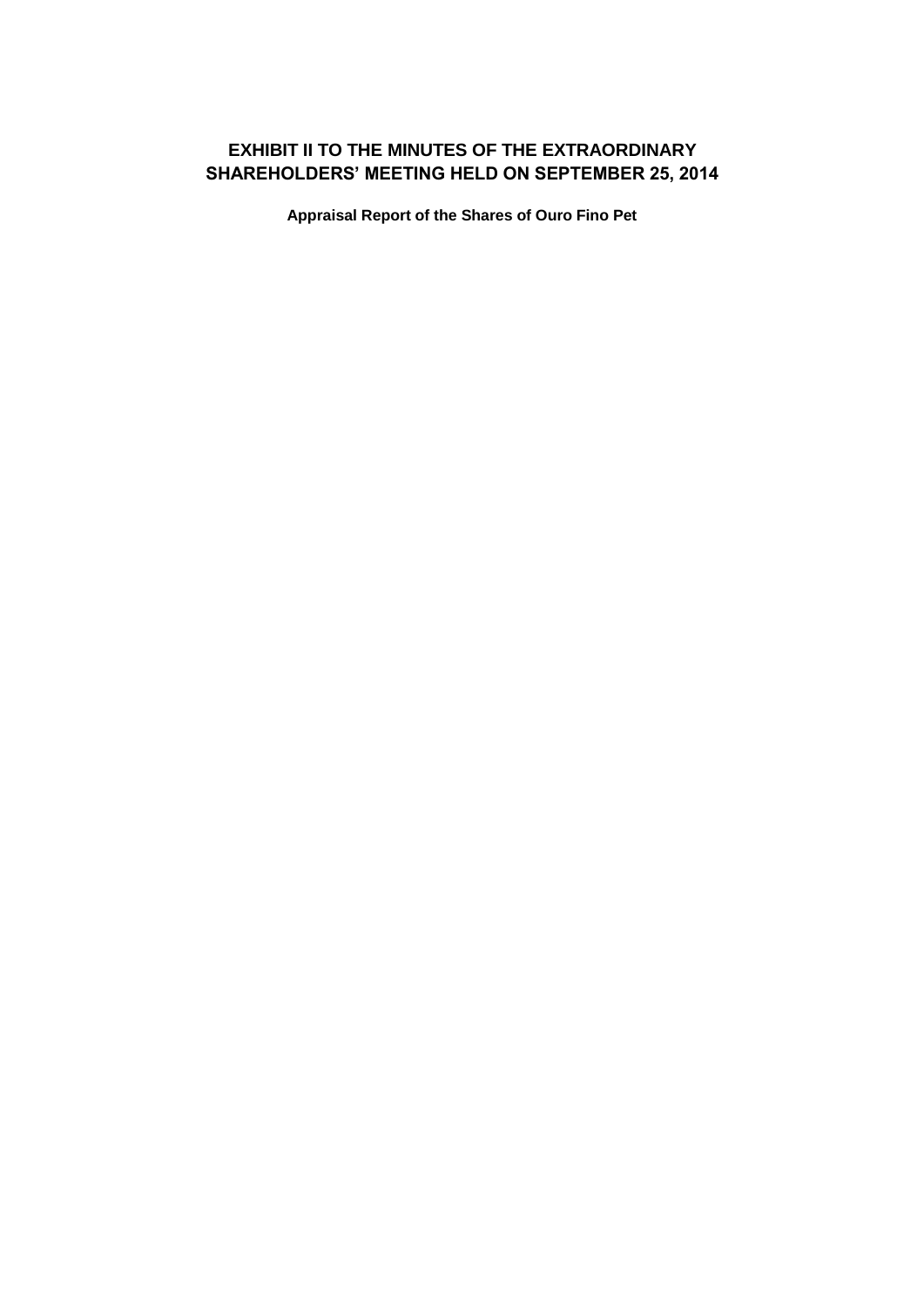## **EXHIBIT III TO THE MINUTES OF THE EXTRAORDINARY SHAREHOLDERS' MEETING HELD ON SEPTEMBER 25, 2014**

#### **Share Subscription List**

Subscription list referring to the capital increase of Ouro Fino Saúde Animal Participações S.A., approved by the Extraordinary Shareholders' Meeting on this date, through the issue of two hundred and nine thousand, five hundred and twenty-one (209,521) new registered, book-entry common shares with no par value, at the issue price of eighteen point two, two, seven, nine, four, six, nine, seven reais (R\$18.22794697) each, totaling three million, eight hundred and nineteen thousand, one hundred and thirty-seven reais and sixty-eight centavos (R\$3,819,137.68).

| <b>Subscriber</b>            | <b>Number of</b><br><b>Subscribed shares</b> | <b>Subscription amount</b> | Method and term of payment                                                                                                                              |
|------------------------------|----------------------------------------------|----------------------------|---------------------------------------------------------------------------------------------------------------------------------------------------------|
| Antonio Claret Bueno         | 52,097                                       | R\$949,620.56              | To be paid on demand through the contribution of net<br>assets represented by 204,839 shares issued by Ouro<br>Fino Agronegócio, totaling R\$949,620.56 |
| Fausto Eduardo Fonseca Terra | 26,549                                       | R\$483,925.26              | To be paid on demand through the contribution of net<br>assets represented by 104,386 shares issued by Ouro<br>Fino Agronegócio, totaling R\$483,925.26 |
| José Adolfo Trevelin         | 26,853                                       | R\$489,468.21              | To be paid on demand through the contribution of net<br>assets represented by 105,582 shares issued by Ouro<br>Fino Agronegócio, totaling R\$489,468.21 |
| Sandra Barioni Toma          | 26,853                                       | R\$489,468.21              | To be paid on demand through the contribution of net<br>assets represented by 105,582 shares issued by Ouro<br>Fino Agronegócio, totaling R\$489,468.21 |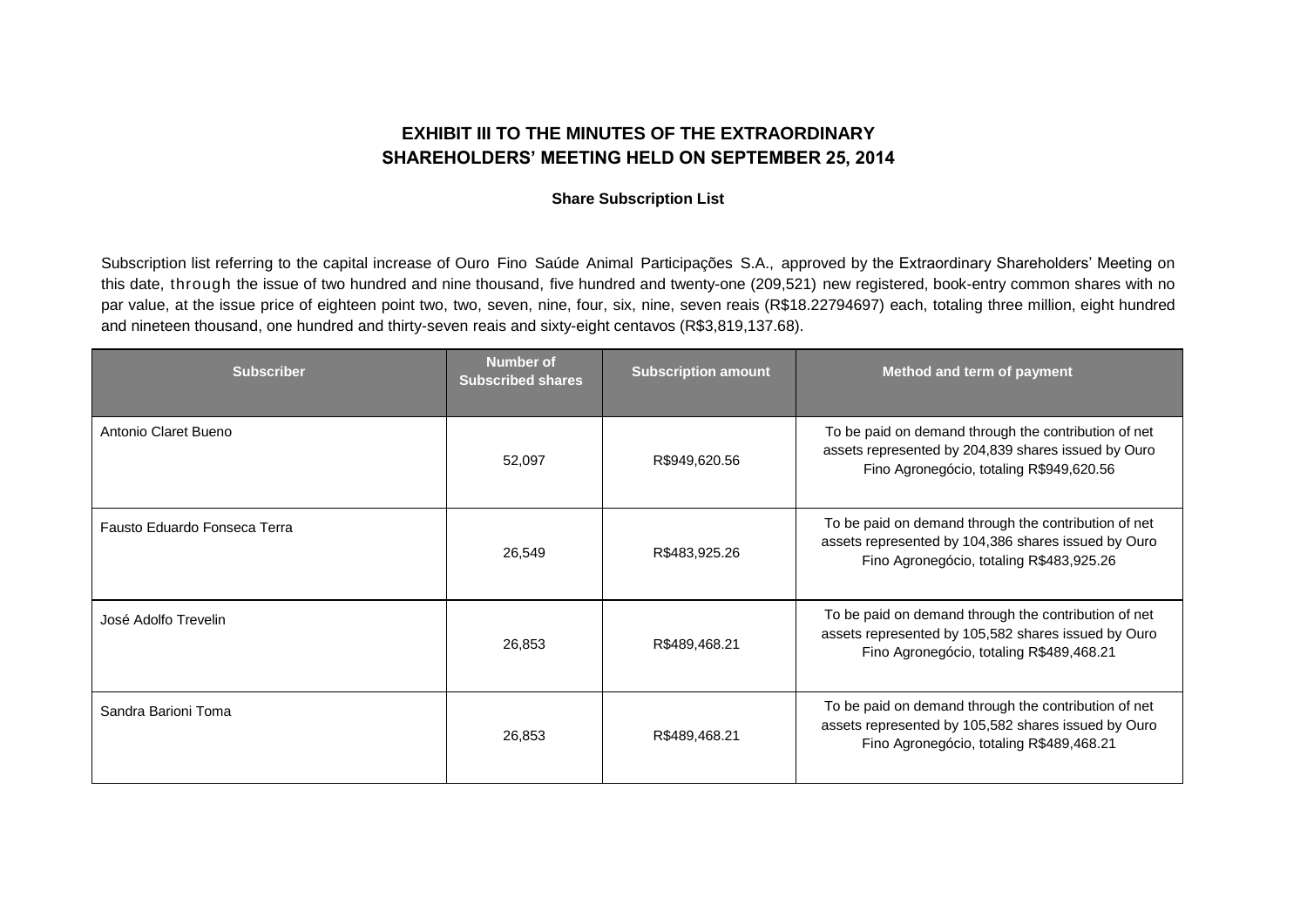| José Ricardo Garla de Maio   | 17,901  | R\$326,312.04   | To be paid on demand through the contribution of net<br>assets represented by 70,387 shares issued by Ouro Fino<br>Agronegócio, totaling R\$326,312.04 |
|------------------------------|---------|-----------------|--------------------------------------------------------------------------------------------------------------------------------------------------------|
| Luis Eduardo Trindade Grégio | 17,699  | R\$322,616.79   | To be paid on demand through the contribution of net<br>assets represented by 69,590 shares issued by Ouro Fino<br>Agronegócio, totaling R\$322,616.79 |
| Ricardo Ávalo Castilho       | 17,897  | R\$326,231.94   | To be paid on demand through the contribution of net<br>assets represented by 70,370 shares issued by Ouro Fino<br>Agronegócio, totaling R\$326,231.94 |
| Luiz Gustavo Ribeiro         | 8,682   | R\$158,262.42   | To be paid on demand through the contribution of net<br>assets represented by 34,138 shares issued by Ouro Fino<br>Agronegócio, totaling R\$158,262.42 |
| Verônica Arlete Martins      | 14,990  | R\$273,232.27   | To be paid on demand through the contribution of net<br>assets represented by 4,262 shares issued by Ouro Fino<br>Pet, totaling R\$273,232.27          |
| Total                        | 209,521 | R\$3,819,137.68 |                                                                                                                                                        |

Cravinhos, September 25, 2014.

**Norival Bonamichi** Chairman

**Jardel Massari Secretary**